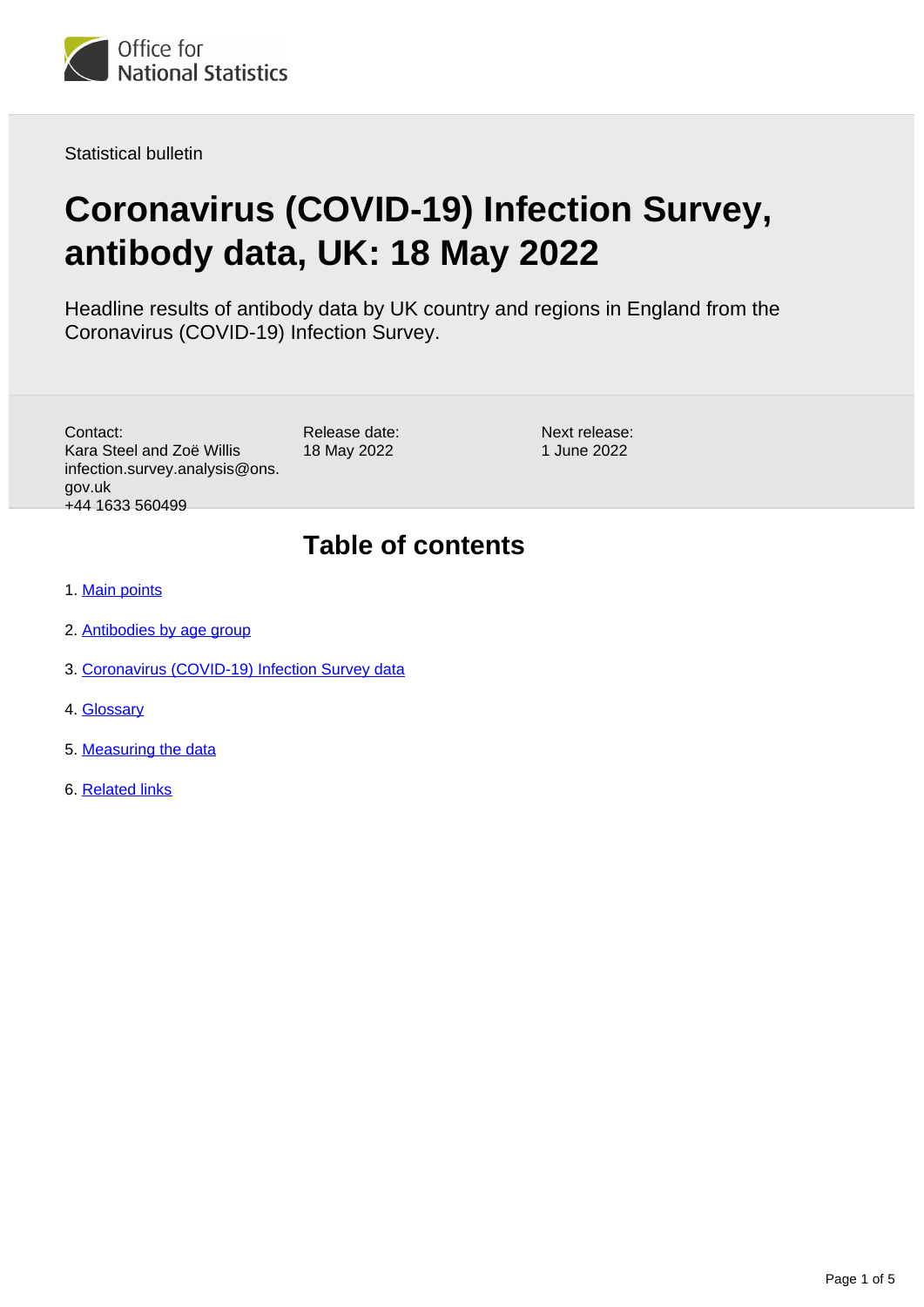## <span id="page-1-0"></span>**1 . Main points**

In this bulletin, we report percentages of the population that are estimated to have antibodies against SARS-CoV-2, the specific virus that causes coronavirus (COVID-19).

In the week beginning 2 May 2022, the percentage of people estimated to have antibodies against SARS-CoV-2 at or above the antibody level of 179 nanograms per millilitre (ng/ml):

- in England, was 99.1% of adults (95% credible interval: 98.8% to 99.3%)
- in Wales, was 98.9% of adults (95% credible interval: 98.4% to 99.2%)
- in Northern Ireland, was 98.9% of adults (95% credible interval: 97.9% to 99.4%)
- in Scotland, was 99.1% of adults (95% credible interval: 98.7% to 99.3%)
- in England, was 95.5% of children aged 12 to 15 years, and 88.7% of children aged 8 to 11 years

#### **About this bulletin**

As the coronavirus pandemic and vaccinations have evolved, we have reviewed how we present information about antibody levels.

In our previous bulletin, [Coronavirus \(COVID-19\) Infection Survey, antibody data, UK: 4 May 2022](https://www.ons.gov.uk/peoplepopulationandcommunity/healthandsocialcare/conditionsanddiseases/bulletins/coronaviruscovid19infectionsurveyantibodyandvaccinationdatafortheuk/4may2022), we introduced an additional antibody series based on a higher level of 800 ng/ml. This week, these estimates are subject to additional quality assurance and so have not been updated. Antibody data for the 800 ng/ml level up to 17 April 2022 can be found in our [Coronavirus \(COVID-19\) antibody data for the UK: dataset,](https://www.ons.gov.uk/peoplepopulationandcommunity/healthandsocialcare/conditionsanddiseases/datasets/coronaviruscovid19antibodydatafortheuk) for information.

Antibody estimates for those aged under 16 years in Wales, Northern Ireland and Scotland have also not been updated in this release as they are undergoing additional quality assurance.

Further information on antibody test levels, and the link between antibodies and infections can be found in our recent blog post [Relationship between COVID-19 infections and antibodies: what do the data show?](https://blog.ons.gov.uk/2022/04/06/the-relationship-between-covid-19-infections-and-antibodies-what-do-the-data-show/)

## <span id="page-1-1"></span>**2 . Antibodies by age group**

In the week beginning 2 May 2022, the percentage of the adult population estimated to have antibodies against SARS-CoV-2 at or above the level of 179 nanograms per millilitre (ng/ml) remained high across the UK.

Antibody estimates for UK countries and regions in England can be found in our [Coronavirus \(COVID-19\)](https://www.ons.gov.uk/peoplepopulationandcommunity/healthandsocialcare/conditionsanddiseases/datasets/coronaviruscovid19antibodydatafortheuk)  [antibody data for the UK: dataset](https://www.ons.gov.uk/peoplepopulationandcommunity/healthandsocialcare/conditionsanddiseases/datasets/coronaviruscovid19antibodydatafortheuk).

#### **Figure 1: The percentage of the population who are estimated to have antibodies against SARS-CoV-2 remained high across the UK in the week beginning 2 May 2022**

**Modelled percentage of the population with levels of antibodies against SARS-CoV-2 at or above 179 nanograms per millilitre (ng/ml), by age group, UK countries, 7 December 2020 to 5 May 2022**

**Notes:**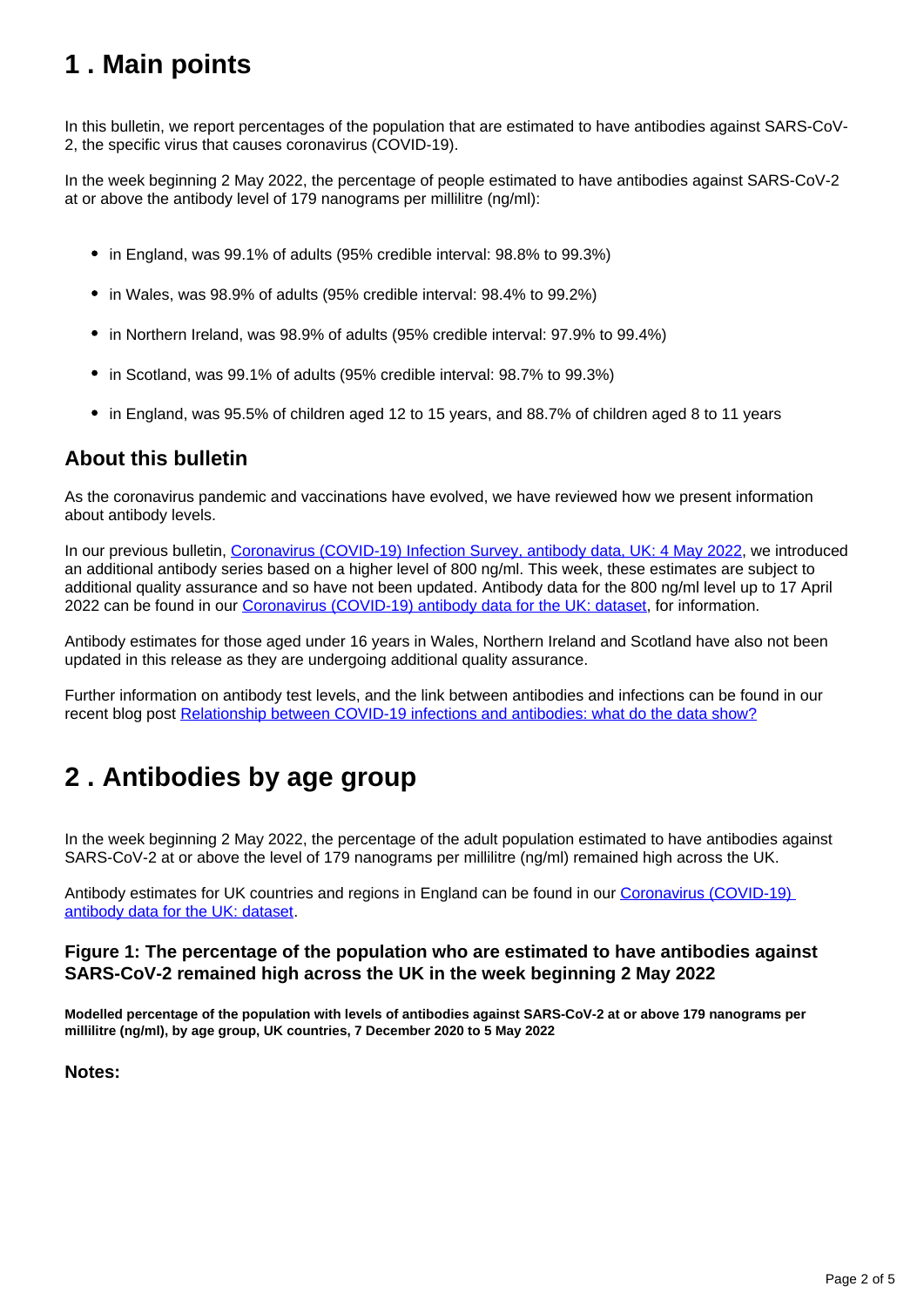- 1. All results are provisional and subject to revision.
- 2. These statistics refer to antibody tests for individuals living in private households.
- 3. In Northern Ireland, the number of people sampled is low compared with England, Wales and Scotland; therefore, adults aged 50 to 69 years are included in the same age group, and those aged 70 years and over are included in the same age group.
- 4. All estimates are subject to uncertainty, given that a sample is only part of the wider population. Acredible [interval](https://www.ons.gov.uk/peoplepopulationandcommunity/healthandsocialcare/conditionsanddiseases/bulletins/coronaviruscovid19infectionsurveyantibodyandvaccinationdatafortheuk/18may2022#glossary)gives an indication of the uncertainty of an estimate from data analysis.
- 5. The denominators used for antibodies are the total for each age group in the sample at that particular time point, then post-stratified by the mid-year population estimate.
- 6. Estimates for children aged 8 to 15 years are not available before 29 November 2021.
- 7. Estimates of antibodies at or above the 179 ng/ml level for children aged 8 to 15 years in Wales, Northern Ireland, and Scotland have not been produced for this release.

#### **Download the data**

[.xlsx](https://www.ons.gov.uk/visualisations/dvc1972/fig1/datadownload.xlsx)

## <span id="page-2-0"></span>**3 . Coronavirus (COVID-19) Infection Survey data**

[Coronavirus \(COVID-19\) antibody and vaccination data for the UK](https://www.ons.gov.uk/peoplepopulationandcommunity/healthandsocialcare/conditionsanddiseases/datasets/coronaviruscovid19antibodydatafortheuk) Dataset | Released 18 May 2022 Antibody data by UK country and regions in England from the Coronavirus (COVID-19) Infection Survey.

### <span id="page-2-1"></span>**4 . Glossary**

### **Antibodies**

We measure the levels of antibodies in people who live in private households to understand who has had coronavirus (COVID-19) in the past and the impact of vaccinations. It takes between two and three weeks after infection or vaccination for the body to make enough antibodies to fight the infection. Antibodies can help prevent individuals from getting the same infection again. Once infected or vaccinated, antibodies remain in the blood at low levels and can decline over time.

### **SARS-CoV-2**

This is the scientific name given to the specific virus that causes COVID-19.

### **Credible interval**

A credible interval gives an indication of the uncertainty of an estimate from data analysis. A 95% credible interval is calculated so that there is a 95% probability of the true value lying in the interval.

## <span id="page-2-2"></span>**5 . Measuring the data**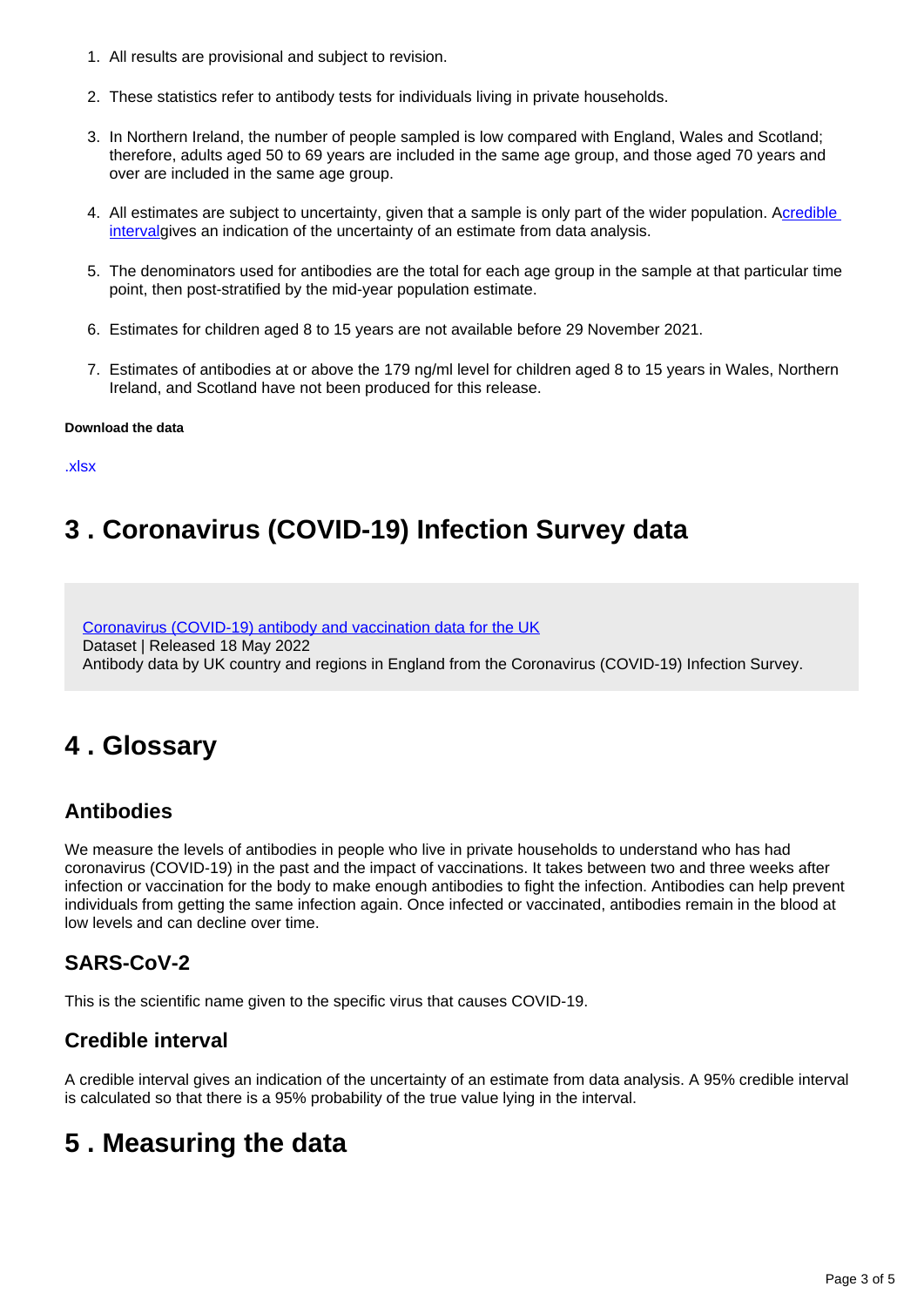#### **Reference dates**

The antibody estimates for the most recent week in this publication include data from 2 to 5 May 2022.

Our [Coronavirus \(COVID-19\) Infection Survey methodology article](https://www.ons.gov.uk/peoplepopulationandcommunity/healthandsocialcare/conditionsanddiseases/methodologies/covid19infectionsurveypilotmethodsandfurtherinformation) provides further information around the survey design, how we process data, and how data are analysed. Our **Quality and Methodology Information** explains the strengths and limitations of the data, methods used, and data uses and users.

More [information on measuring the data](https://www.ons.gov.uk/peoplepopulationandcommunity/healthandsocialcare/conditionsanddiseases/bulletins/coronaviruscovid19infectionsurveypilot/latest#measuring-the-data) is available in the Coronavirus (COVID-19) Infection Survey statistical bulletin.

### **Survey data**

The analysis on antibodies in this bulletin is based on blood test results taken from a randomly selected subsample of individuals aged 8 years and over who live in private households. The survey excludes those in hospitals, care homes and other communal establishments. The blood samples are used to test for antibodies against SARS-CoV-2.

### **Antibodies and immunity**

Antibody positivity is defined by having a fixed concentration of antibodies in the blood. A negative test result occurs if there are no antibodies, or if antibody levels are too low to reach a level at the time of testing. It does not mean that their antibody level is at zero or that a person has no protection against COVID-19. Additionally, there are other parts of the immune system that will offer protection, for example, a person's T-cell response. This will not be detected by blood tests for antibodies. [A person's immune response is affected by a number of factors,](https://www.immunology.org/news/ageing-and-covid-19-what-do-we-know-so-far) including health conditions and age.

Our [blog on antibodies and immunity](https://blog.ons.gov.uk/2021/04/28/antibodies-and-immunity-how-do-they-relate-to-one-another/) gives further information on the link between antibodies and immunity and the vaccine programme. Our **blog on vaccine effectiveness** provides information on the effectiveness of vaccinations against Alpha and Delta variants, which is based on research conducted by partners from the University of Oxford.

#### **Measuring antibody positivity**

Our 179 nanograms per millilitre (ng/ml) [level is based on research by our academic partners](https://www.medrxiv.org/content/10.1101/2021.09.13.21263487v2), and reflects the percentage of adults who would have been likely to have a strong enough antibody response to provide some protection from getting a new COVID-19 infection with the Delta variant. This level is higher than our previously reported standard level of 42 ng/ml. Antibody levels below this do not mean that a person has no antibodies or immune protection at all. This antibody level was identified as providing a 67% lower risk of getting a new COVID-19 infection with the Delta variant after two vaccinations with either Pfizer or AstraZeneca vaccines, compared with someone who was unvaccinated and had not had COVID-19 before. It is unlikely that this level will provide equivalent protection against the Omicron variant, and we will keep the level used in our analysis of antibodies under regular review.

The [test used for spike antibodies measures](https://www.thelancet.com/journals/lanmic/article/PIIS2666-5247(21)00266-4/fulltext) their concentration in ng/ml. The antibody level of 179 ng/ml corresponds to 100 binding antibody units (BAU)/ml, using the World Health Organization's (WHO) standardised units (enabling comparison across different antibody assays).

Further information on antibody test levels, and the link between antibodies and infections can be found in our recent [blog post Relationship between COVID-19 infections and antibodies: What do the data show?](https://blog.ons.gov.uk/2022/04/06/the-relationship-between-covid-19-infections-and-antibodies-what-do-the-data-show/)